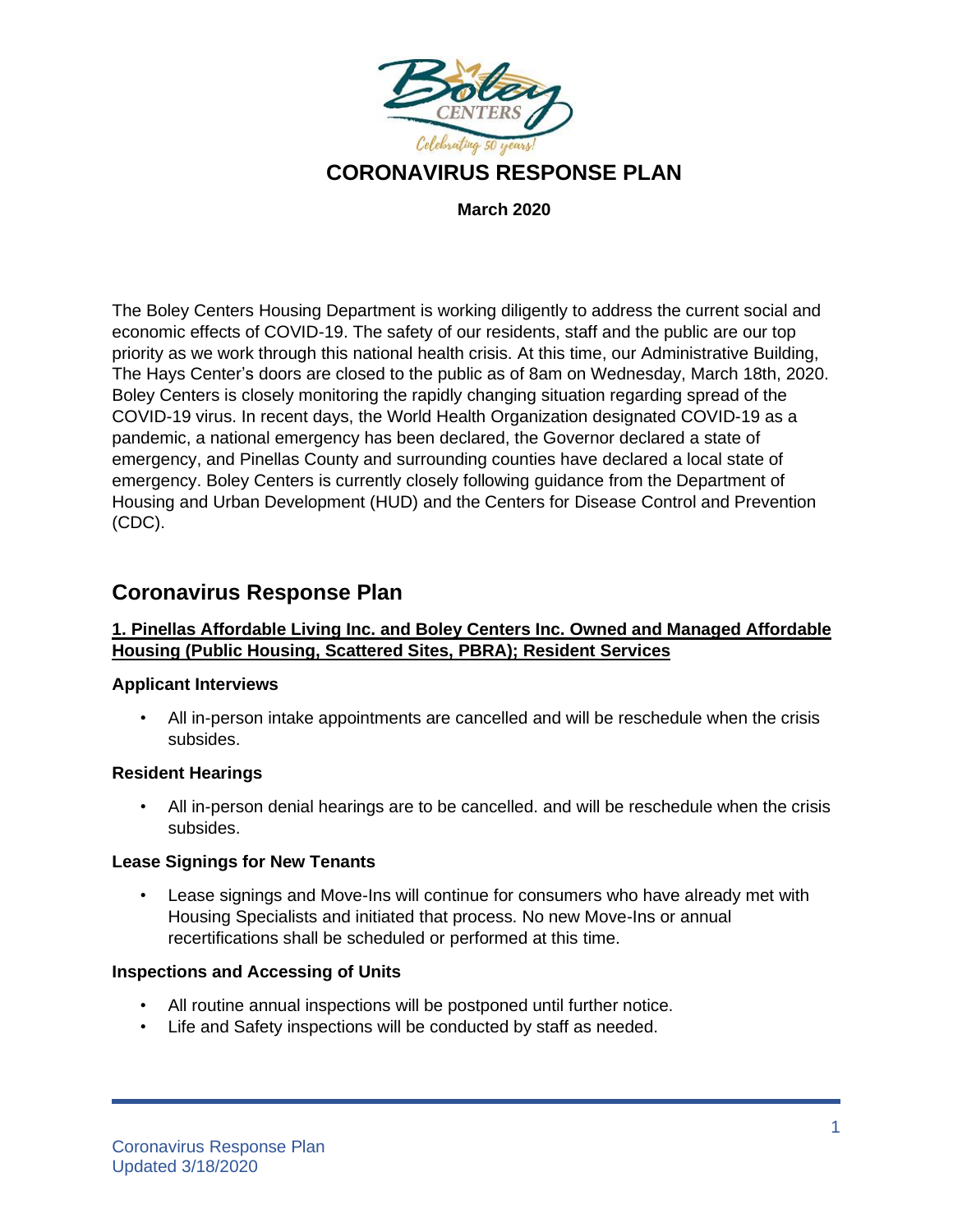

# **Transfers**

• Reasonable Accommodations/Emergency Transfers will continue as usual.

#### **Rent Calculations/Certifications**

- Re-Exam staff will continue work on completing income changes. Income changes reported by the resident will now be done by US Postal Service, email, fax or phone.
- With supporting documentation, a resident may request a financial hardship exemption (Minimum Rent Emergency Waivers). Requests must be made by mail, email, fax or phone.

### **2. Pinellas Affordable Living Inc. and Boley Centers Inc. -Owned and Managed Affordable Housing (Public Housing, Scattered Sites, PBRA); Maintenance**

• All Preventative Maintenance and housekeeping inspections will be postponed until further notice. Residents may request air filters by calling the management office to arrange to pick one up from the office.

#### **Resident Work Orders**

- Currently, we are completing emergency workorders inside units only. If an emergency workorder is called in, the resident will be asked a series of health screening questions via phone to verify they are not sick before maintenance staff enters the unit.
- If a sick resident calls in an emergency workorder, a contractor will be called to complete the workorder. Each call will be evaluated on a case by case basis to determine the level of urgency and a determination will be made based upon the facts presented.
- Maintenance requests will only be accepted via phone or email at each management site.

#### **Cleaning and Sanitation supplies**

- Waterless anti-bacterial hand sanitizer is available in public spaces so residents can be encouraged to use it to ensure they are not unintentionally transferring the virus.
- As supplies become more difficult to obtain, emergency purchasing procedures will be utilized to obtain cleaning supplies and personal protection equipment.

# **Construction**

- Construction work will continue based upon the scope of the work.
- Residents will have the option to postpone non-essential construction in their units to alleviate any concerns of additional people being in their units.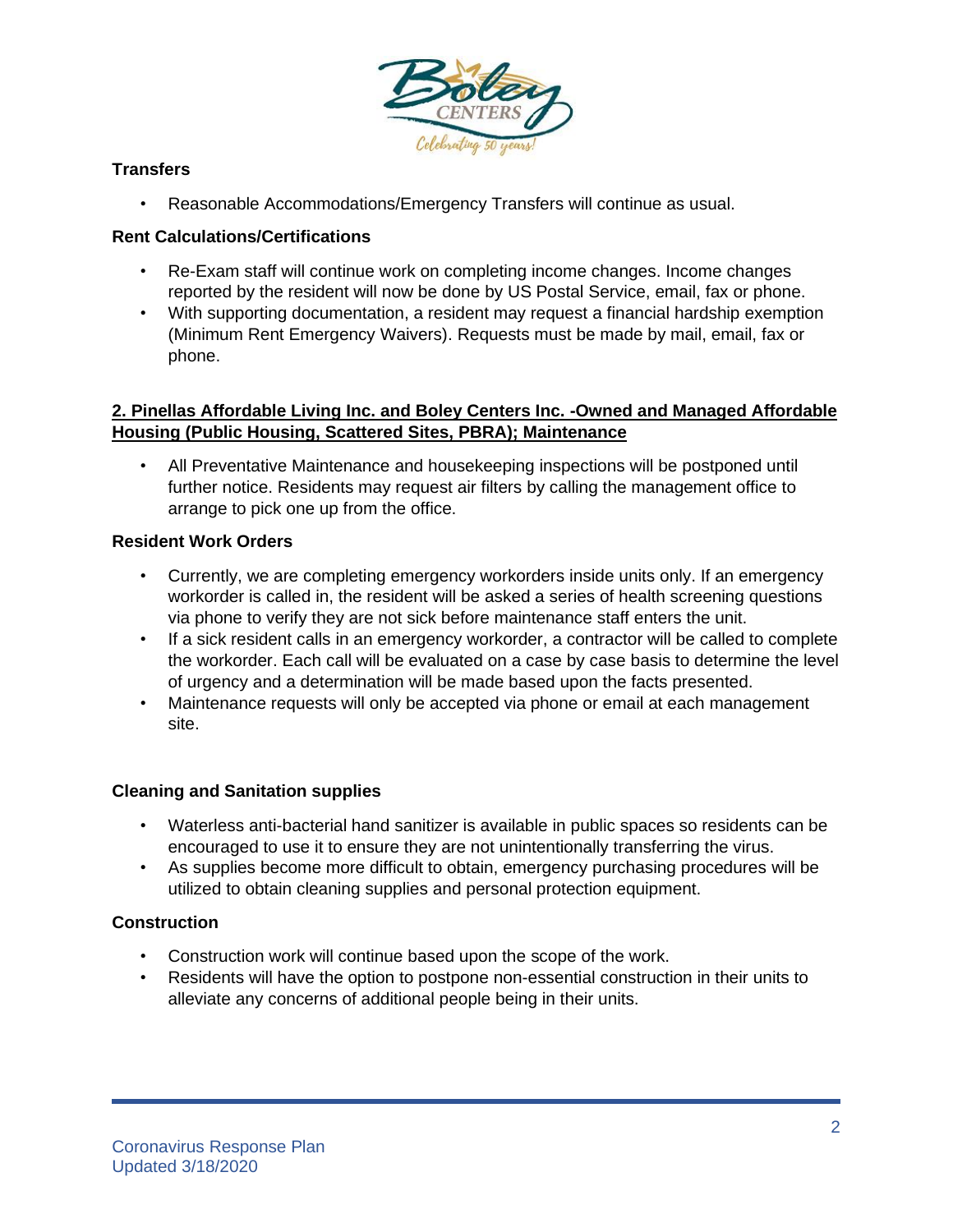

# **3. Privately-owned PHA assisted affordable housing (Section 8, Housing Choice**

# **Voucher HCV) program**

# **Actions affecting on going case management of current participants**

- All in-person appointments are suspended until further notice.
- Mailings will include a return checklist as a reminder of all the documents needed and will also encourage participants to return via email, mail, or fax to limit contact.
- Staff will contact existing appointments to cancel any in-person appointments and to request return of documents by mail, fax, or email.

# **Inspections of assisted units**

- Inspections for participants moving to a new unit and/or entering our program for the first time will continue. These are needed in order to begin housing assistance.
- Annual inspections already scheduled, which can be delayed, will be delayed for 30 90 days. Landlords can self-certify repairs completed on any nonlife-threatening deficiencies items.
- Participants can request annual inspections if needed. Any annual inspection already scheduled during this time that can be delayed will be delayed for 30 – 90 days.
- All Annual HQS Inspections will be completed via self-certifications by the landlords for the next 90 days. Re-Inspections of these self-certified units will resume once it is safe to do so.
- Safety screening are conducted prior to any inspection.

# **Resident Communication**

- Staff has posted signage provided by the Center for Disease Control on the control of infectious disease in the common areas of all sites and made available to all residents.
- As of March 18, 2020, staff has posted notices that Hays Center offices are closed to walk-ins. Residents have been notified of operational modification. Staff will continue to work during regular business hours and will communicate with residents via email and telephone until further notice. Program participants will turn in paperwork via U.S. mail, email or fax or use the drop box located outside the Hays Center offices.